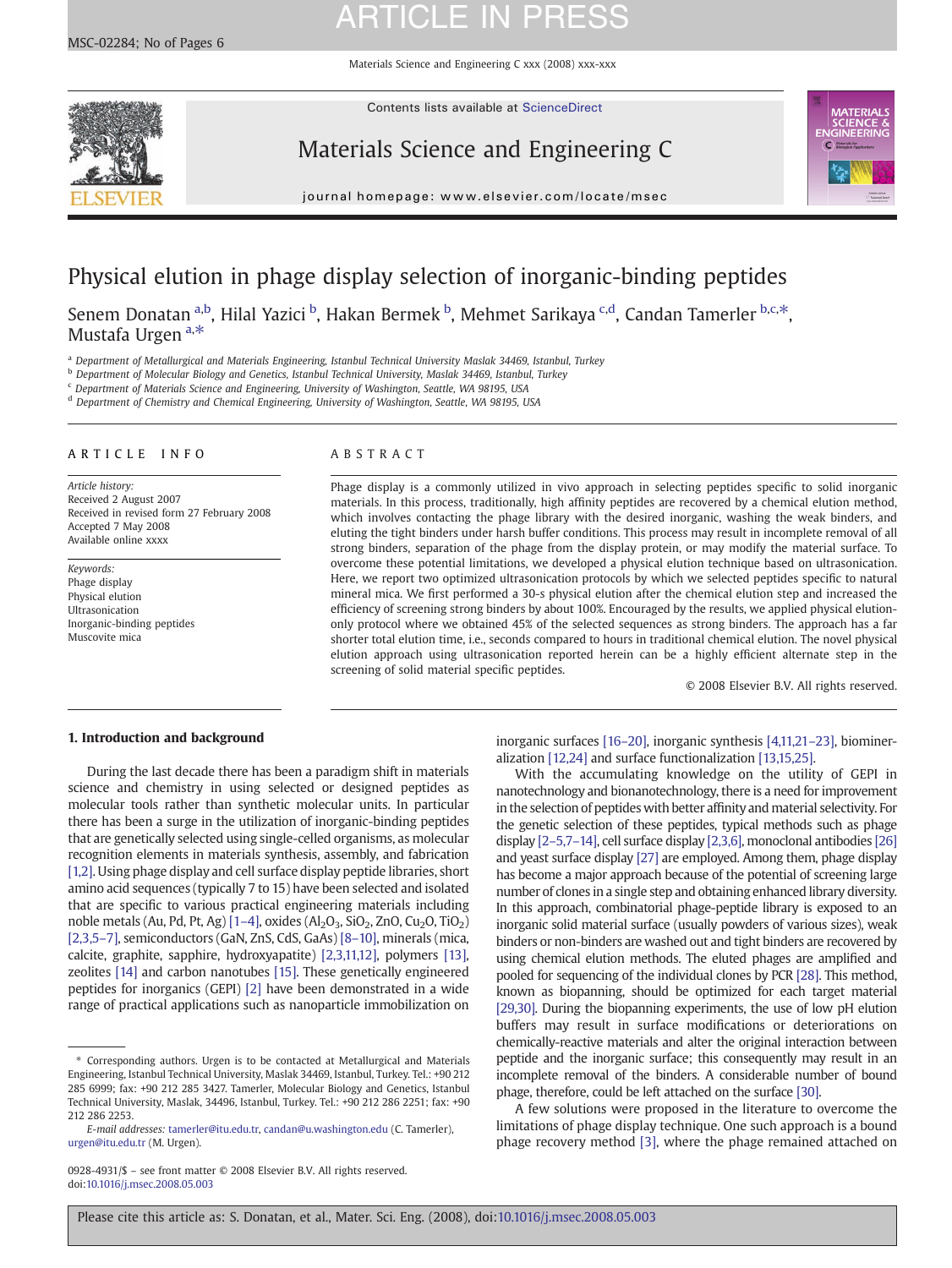### 2 S. Donatan et al. / Materials Science and Engineering C xxx (2008) xxx-xxx

the surface may be amplified in the presence of the material and its sequence is analyzed by PCR following the DNA extraction. Another similar approach is PCR derived phage display [\[30\]](#page-5-0) where the bound phage amplification was eliminated and instead, phage DNA was obtained using lysis buffer and then PCR was performed to analyze the sequence of the binders. However, the question on material stability under harsh chemical conditions still remains unresolved as well as the laboriousness of the biopanning process.

We proposed that ultrasonic energy could be used during biopanning process as a rapid and reliable method for phage removal from solid surfaces. This approach was inspired from surface finishing industry where ultrasonication is one of the well-known and commonly used procedures in cleaning and degreasing solid surfaces [\[31,32\]](#page-5-0). Ph.D.-C7C phage library was used to select constraint 7-amino acid peptides from single crystal muscovite mica to quantitatively assess the validity of the proposed new physical elution approach. Muscovite mica was chosen because of the ease of preparation of atomically flat surfaces and its potential use in arrays or clusters for novel electronic and optical devices at the nanometer scale [\[33,34\]](#page-5-0).

Developed ultrasonication-based physical elution approach eliminates the risk of material stability problem under strong chemical environment, increases removal efficiency and reduces the process time for the selection of mica-specific peptides, hence, providing a more convenient and alternate method for the selection of GEPI for various practical solids.

### 2. Experimental approach

#### 2.1. Materials

The Ph.D.-C7C library was purchased from New England Biolabs. This library consisted of randomized 7-mer peptides fused to a minor coat protein (pIII) of M13 phage and contained  $1.2 \times 10^9$  independent clones. Detailed information can be obtained from New England Biolabs instructions [\[35\]](#page-5-0). Single crystal (001) muscovite mica ( $KAI<sub>2</sub>(AIS<sub>3</sub>O<sub>10</sub>)$ (OH)2) sheets were obtained from Ted Pella, Inc. Substrate structure and orientation were confirmed by X-ray diffraction.

### 2.2. Method optimization

Ultrasonication was performed using LABSONIC U (B. Braun Biotech International) with a standard probe 5T 853810/7 at a constant frequency of 20 kHz.

The 50 μl of diluted phage library was exposed to freshly cleaved mica sheets in potassium phosphate–sodium carbonate (PC) buffer containing 55 mM KH<sub>2</sub>PO<sub>4</sub> (Merck), 45 mM Na<sub>2</sub>CO<sub>3</sub> (Merck) and 200 mM NaCl (Riedel-de-Haen). A 1.5 ml microfuge tube containing the phage and the mica sheet was rotated on a bench top rotator for 30 min and then subjected to ultrasonication. The tube was placed in cold water to avoid excessive heating produced during ultrasonication. Ultrasonication was applied to the water inducing an indirect effect to the tube. Duty cycle was kept constant at 0.5/s. The power and duration were varied between 120–190 W, and 30–180 s, respectively. Tittering method, which was based on the blue/white screening method, was used to compare the number of plaques formed by sonicated and non-sonicated phage samples. E. coli (ER2738) host cells were infected both with the sonicated and non-sonicated phage samples and plated on Luria Broth (LB) plates containing 5-bromo-4-chloro-3-indoyl-β-D-galactosidase (X-Gal, Fermentas), isopropyl-β-D-thiogalactosidase (IPTG, Sigma) and 20 mg/ml tetracycline (Sigma). Optimized ultrasonication parameters were used throughout the whole physical elution experiments.

### 2.3. Application of ultrasound as a complementary elution step in biopanning

Here, four biopanning rounds were performed. In each round, phage binding, washing, chemical-based elution and then a single ultrasonication step were performed respectively ([Fig. 1](#page-2-0)(a)). At the end of each round, blue/white screening was used to select phage plaques with the random peptide insert. Five plaques from chemically eluted and another five from physically eluted phages were picked randomly for sequence analysis at the end of each round.

### 2.3.1. Phage binding and washing

The 10 µl of the phage library was incubated with freshly cleaved muscovite mica sheet in PC buffer containing 0.1% detergent (combination of  $20\%$  (w/v) tween20 and  $20\%$  (w/v) tween80) for 30 min at room temperature. The mica sheet used was then washed several times with PC buffer with increasing detergent concentrations from 0.1% to 0.5% (v/v), at pH: 7.2.

### 2.3.2. Chemical-based elution

The phage was stepwise eluted from the mica sheet with increasing stringency conditions in the buffers. First, mica sample was first treated for 15 min with elution buffer 1 (EB1) consisting of 0.2 M Glycine-HCl pH 2.2 (Merck). Next, the solid was incubated with elution buffer 2 (EB2) containing Glycine–HCI pH 2.2 with 2 mg/ml BSA (Sigma) and 0.02% SDS (Merck), 1 M NaCl, 100 mM DTT (Sigma), 7 mM TCEP (Sigma), 100 mM 2-mercaptoethanol (Merck) for 15 min, and this step was repeated after replacing the used buffer with fresh buffer. The eluted phages were then transferred to a fresh tube and neutralized with Tris–HCl, pH 9.1 (Merck). By using the tittering method, the amounts of chemically eluted phage samples were determined and an enriched phage pool was generated for the following biopanning round.

### 2.3.3. Physical-based elution

Chemically eluted mica was placed into a fresh tube containing PC buffer. While tube was soaked in a water bath, ultrasonication was applied into the solution. The sampling was carried out in the microfuge tube during ultrasonication.

2.4. Application of physical-based elution as an alternative to the chemical-based elution

In this case, chemical-based elution was completely eliminated and the ultrasonication was utilized as the sole source for phage elution. The biopanning round was consisted of phage binding to the substrate, followed by washing the substrate and four ultrasonication steps ([Fig. 1](#page-2-0)(b)). After each ultrasonication step, the sonicated phagebuffer solution was removed from the tube containing mica and replaced by fresh buffer. The physically eluted samples were, consequently, tittered and five plaques from each ultrasonication step were collected for peptide sequence analysis.

### 2.5. Sequence analysis

The single-stranded DNA of selected phage plaques were isolated by QIAprep® Spin M13 Kit and amplified by PCR in the presence of dye-labeled terminators (ABI, Applied Biosystems). PCR product was purified by ethanol precipitation. A 96 gIII primer or 5'-<sup>OH</sup>CCC TCA TAG TTA GCG TAA CG-3′ primer was used for the amplification of ssDNA. The selected sequences of the DNA samples were analyzed by Applied Biosystems 3100 Avant genetic analyzer.

2.6. Immunofluorescence microscopy analysis of the mica-selected phage mutants

Powdered mica was used to carry out qualitative binding experiments. Particle size of mica powder was approximately 400– 500 nM, determined by a Particle Size Analyzer (Malvern Instruments). The sample powder was first cleaned via several washing and ultrasonication steps with PC buffer containing 0.5% and 0.1%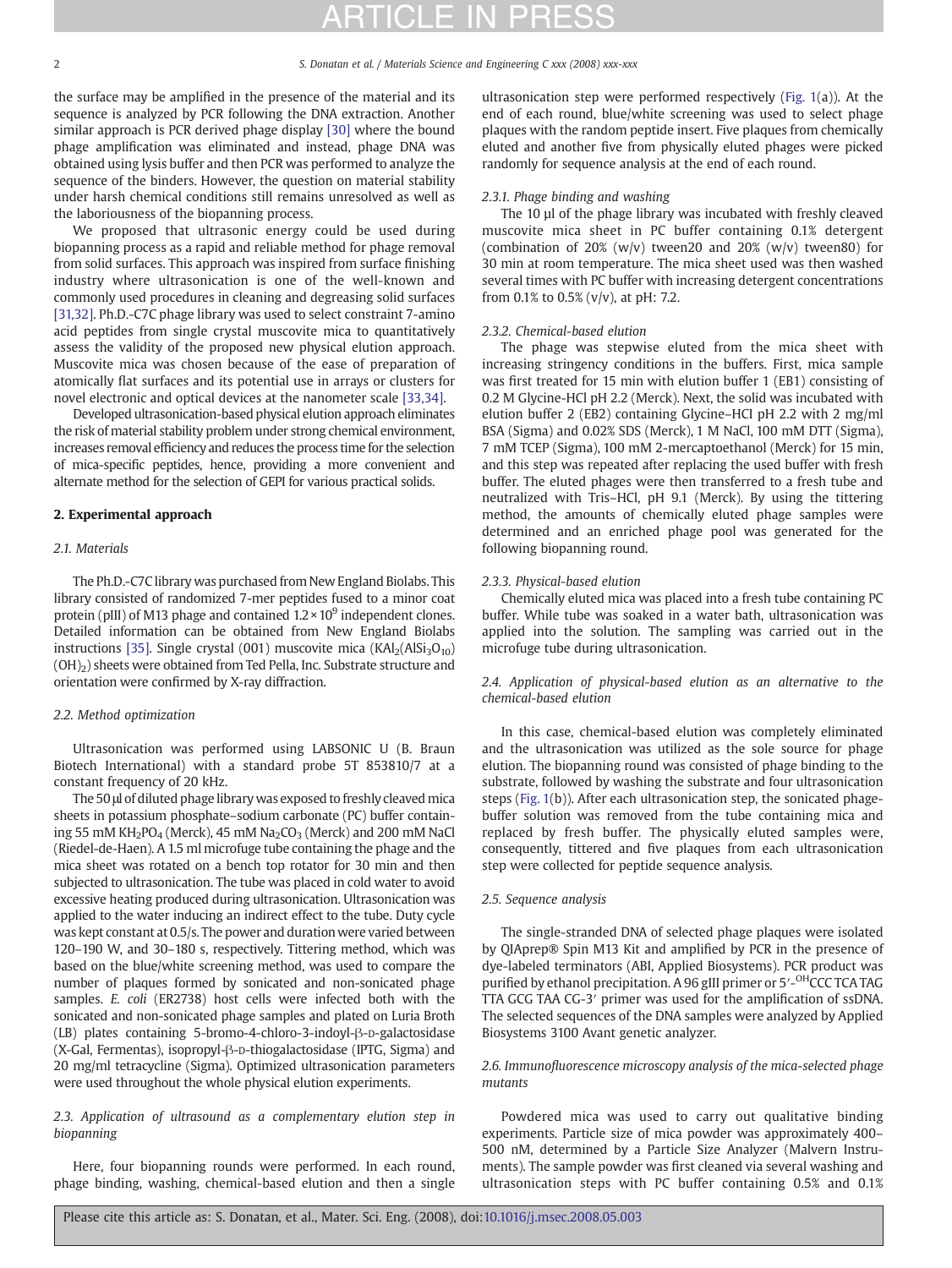S. Donatan et al. / Materials Science and Engineering C xxx (2008) xxx-xxx 3 3

<span id="page-2-0"></span>

Fig. 1. (a) Schematic illustration of the two-step elution process, where ultrasonication-based physical elution step was carried out following the chemical elution step; and (b) application of the single-step physical elution process for selecting solid-binding peptides.

detergent. Then, the phage solution  $(10^{10} \text{ pftu/ml})$  was exposed to 80 mg/ml clean mica powder in PC buffer containing 0.1% detergent and rotated overnight. The solution was then discarded and powderphage mixture was incubated with casein blocking agent containing 5% casein, 10 mM Tris–HCl, 150 mM NaCI and 1% tween20 for 10 min to inhibit non-specific interactions. The attached phage was labeled with an anti-M13 pIII monoclonal antibody (Amersham Biosciences) and Alexa-Fluor conjugated secondary antibody fragments (Zenon Alexa, Molecular Probes Inc.) for 10 min. Following this procedure, the phage was then visualized by fluorescence as well as optical microscopy (BX60, Olympus Corporation) at 20× magnification under WIB filter. The surface coverage of phage on mica powder was calculated as percentage coverage, using Image Pro Plus 5.1 (Media Cybernetics). The calculations were repeated twice, with the error range of +/−5%.

### 2.7. Atomic force microscopy analysis

An atomic force microscope (AFM; SPM-9500 from Shimadzu Corporation) was used in evaluating the mica substrate. The mica samples were rinsed with deionized water and dried with nitrogen before conducting any AFM measurements. Height images were recorded in air using tapping mode. The probes used were etched silicon cantilevers with spring constants of 40–60 N/m. The resonant frequencies of the tips used were between 300 and 400 kHz with a scan rate of 1 mm/s. The images were normalized using a first order plane fit to remove sample tilt, and the noisy lines were subtracted.

### 3. Results and discussion

We first carried out the conventional phage display method based on our developed procedures of chemical elution for selecting micaspecific binders [\[3\]](#page-5-0). Five mica-binding peptide sequences at the end of each round were selected (Table 1). We characterized the binding affinities of the peptides to the substrate using an immunofluorescent

microscopy technique [\[3\]](#page-5-0). Surface coverage of each phage clones with selected sequence on the substrate were obtained by comparing the fluorescence and optical microscopy images. We qualitatively classified the sequences that cover 70–100% of the surface as strong binders, 20–70% as moderate binders or lower than 20% as weak binders. We next utilized AFM to elucidate removal efficiency of the phage by the chemical elution technique. The AFM studies showed that a large number of phage particles remained on the surface ([Fig. 2\(](#page-3-0)a)). As expected, these images demonstrate that the chemical-based elution may be insufficient for the removal of all the specific binders from the surfaces. A similar observation was also reported by Stone et al. [\[30\]](#page-5-0).

#### Table 1

The sequences of mica-binders obtained via chemical elution (strong binders are shown in bold)

|         | Sample code                          | (C7C) sequence |
|---------|--------------------------------------|----------------|
| Round 1 | <b>R1,E1</b>                         | <b>OTTSLPE</b> |
|         | R <sub>1</sub> ,E <sub>2</sub> ,1    | <b>OMAQGLI</b> |
|         | R <sub>1</sub> ,E <sub>2</sub> .2    | <b>LOKPEPN</b> |
|         | R <sub>1</sub> ,E <sub>2</sub> .3    | SOPSTAL        |
|         | R <sub>1</sub> ,E <sub>2</sub> .3.1  | <b>NTMTPTS</b> |
| Round 2 | <b>R2,E1</b>                         | <b>IOSGHPO</b> |
|         | R <sub>2</sub> , E <sub>2.1</sub>    | <b>KNIETSR</b> |
|         | <b>R2,E2.2</b>                       | <b>VHPMPFI</b> |
|         | R <sub>2</sub> , E <sub>2</sub> .3   | <b>KGDWTRN</b> |
|         | R <sub>2</sub> , E <sub>2</sub> .3.1 | <b>TNTITHS</b> |
| Round 3 | <b>R3,E1</b>                         | <b>PKSASHY</b> |
|         | R3,E2.1                              | <b>ITTEYOD</b> |
|         | R3,E2.2                              | <b>OLYHANA</b> |
|         | R <sub>3</sub> , E <sub>2</sub> .3   | <b>PLPNKYE</b> |
|         | R3, E2.3.1                           | <b>FNSPMHO</b> |
| Round 4 | <b>R4.E1</b>                         | <b>SGMTGAY</b> |
|         | R4,E2.1                              | <b>CHNTARN</b> |
|         | R4, E2.2                             | <b>KHLCGGG</b> |
|         | R4, E2.3                             | OKWASPL        |
|         | R4, E2.3.1                           | <b>TANSTAL</b> |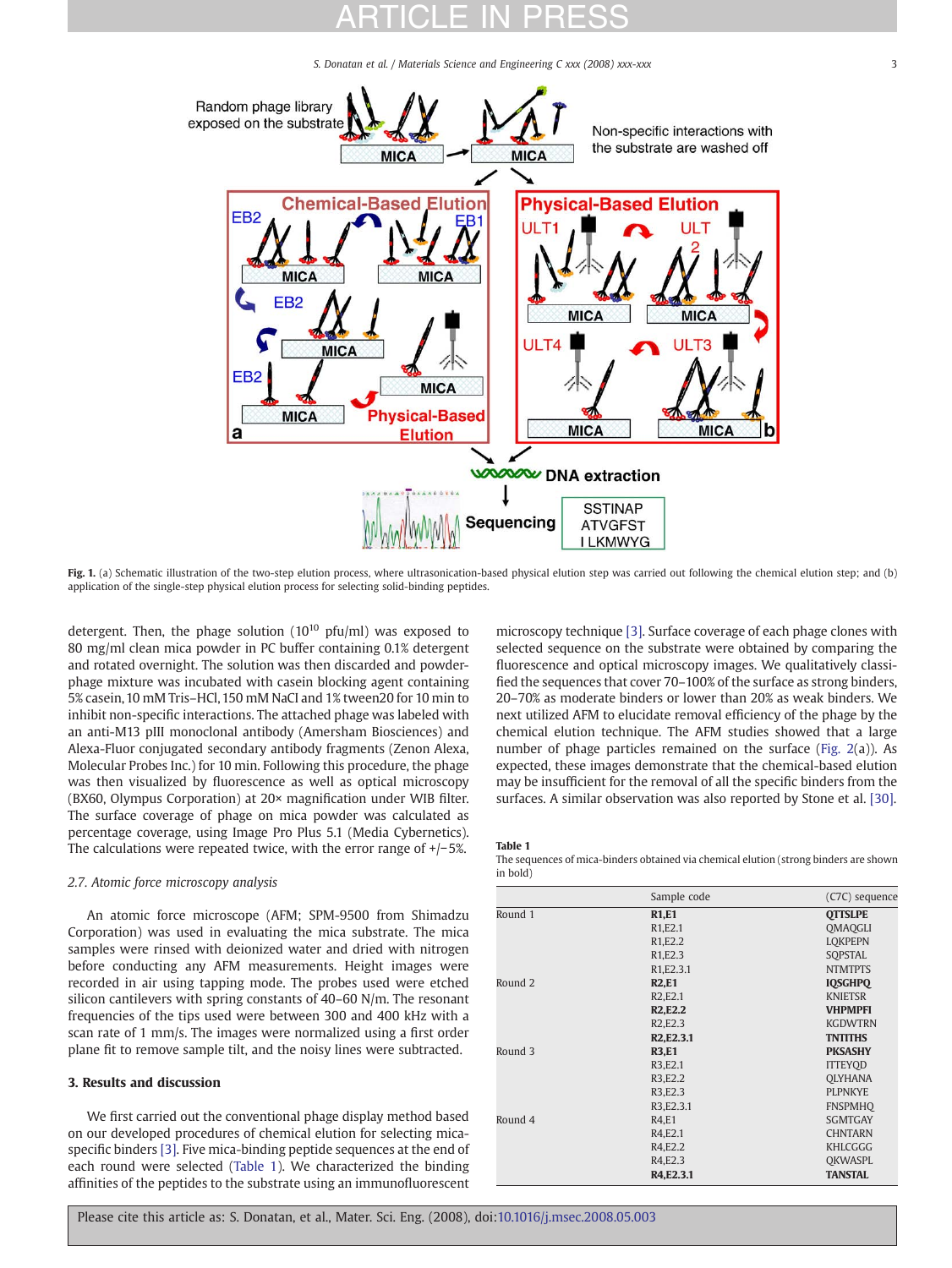5. Donatan et al. / Materials Science and Engineering C xxx (2008) xxx-xxx

<span id="page-3-0"></span>

Fig. 2. (a) An AFM image of mica surface treated with chemical-based elution. (b) An AFM image of the mica surface treated using the two-step elution process.

As a high-energy process, ultrasound was expected to be capable of breaking the bonds between mica and the phage molecules during the elution process. We first conducted systematic experiments to optimize the ultrasonication parameters for physical elution. The applied power and duration of the ultrasonic energy are the critical parameters in this process. The shear force due to high frequency of vibration could potentially destroy phage and may also damage material surface. A very low shear force, however, may be insufficient for the removal of the phage that was strongly bound to the surface. We, therefore, utilized phage tittering method to optimize ultrasonication power and duration. The number of phage removed from the mica surface at various levels of ultrasound is shown in Fig. 3. Highest phage removal was found at 150 W in 30 s. At 150 W, durations varied from 30 s to 180 s did not affect the phage removal significantly. Ultrasonication parameters were, therefore, selected as 150 W and 30 s to minimize the possible damage to the phage or the mica surface.

### 3.1. Physical elution as a complementary step to chemical elution

Here, we introduced a two-step elution process where ultrasonication-based physical elution step was carried out following the chemical elution step [\(Fig. 1](#page-2-0)(a)). Five different mica-binding peptide sequences were selected by physical elution following the completion of each chemical elution round (Table 2). One additional strong binder in thefirst round and two additional strong binders in the second, third and fourth rounds were recovered. A single additional step of ultrasonication, which takes only 30 s, increased the number of strong mica-binders from six to thirteen, and moderate binders from nine to sixteen; but this step also increased the number of weak binders from five to eleven [\(Fig. 4\)](#page-4-0). The



Fig. 3. Optimization of ultrasonication parameters: Ultrasonic power versus number of colonies produced by the eluted phage at 10−<sup>7</sup> dilution.

recovery of high affinity binders is a crucial step in achieving the overarching goal of peptide based materials and systems which relies on engineering and controlling the peptide material interaction.We believe therefore, that the method developed will have a high utility in the selection of inorganic-binding peptides.

The AFM images obtained from mica surface following the two-step elution process demonstrated the efficiency of ultrasonication on the removal of bound phage from the surface (Fig. 2(b)). We performed further investigation on the removal efficiency of the two-step elution process via phage tittering experiments. In [Fig. 5](#page-4-0), the number of the removed phage obtained via washing with the elution buffers (chemical-based elution) and ultrasonication (physical-based elution) is shown. Here, an EB1 treatment was followed by the EB2 washes three times, and a final ultrasonication step. The highest number of phage was obtained through ultrasonication, despite of the fact that it was applied as a last step. These results prove that the proposed two-step elution method, which includes an additional ultrasonication-based physical elution step, is a reliable technique that significantly enhances the ability to identify strong binding peptides to a solid material selected through phage display.

### 3.2. Physical elution as an alternative to chemical elution

The successful results obtained with two-step elution led us to suggest a protocol where chemical-based elution was completely

#### Table 2

The sequences of mica-binders obtained via ultrasonication following chemical elution (strong binders are shown in bold)

|         | Sample code                        | (C7C) sequence |
|---------|------------------------------------|----------------|
| Round 1 | R <sub>1</sub> .ULT <sub>1.1</sub> | <b>LROHLNS</b> |
|         | <b>R1, ULT1.2</b>                  | <b>PLOPLPT</b> |
|         | R1, ULT1.3                         | <b>TPNLTOH</b> |
|         | R1, ULT1.4                         | <b>NTLNPLM</b> |
|         | R1, ULT1.5                         | HPYYTFI.       |
| Round 2 | R2, ULT1.1                         | <b>NSLNGSA</b> |
|         | <b>R2, ULT1.2</b>                  | <b>SAPTLRO</b> |
|         | <b>R2, ULT1.3</b>                  | <b>SPSPTGT</b> |
|         | <b>R2.ULT1.4</b>                   | <b>DACRGTH</b> |
|         | <b>R2, ULT1.5</b>                  | <b>RHPSADV</b> |
| Round 3 | R3.ULT1.1                          | <b>TGNEYSS</b> |
|         | R3.ULT1.2                          | <b>SSTLPDH</b> |
|         | <b>R3.ULT1.3</b>                   | <b>POPNEDN</b> |
|         | R3, ULT1.4                         | <b>RVHEHPH</b> |
|         | <b>R3, ULT1.5</b>                  | <b>HSVOKSL</b> |
| Round 4 | R4, ULT1.1                         | SMSPASI.       |
|         | <b>R4, ULT1.2</b>                  | <b>OPASSRY</b> |
|         | R4, ULT1.3                         | <b>SKSDPRO</b> |
|         | <b>R4, ULT1.4</b>                  | <b>LPAERSO</b> |
|         | <b>R4, ULT1.5</b>                  | <b>PFTNAFG</b> |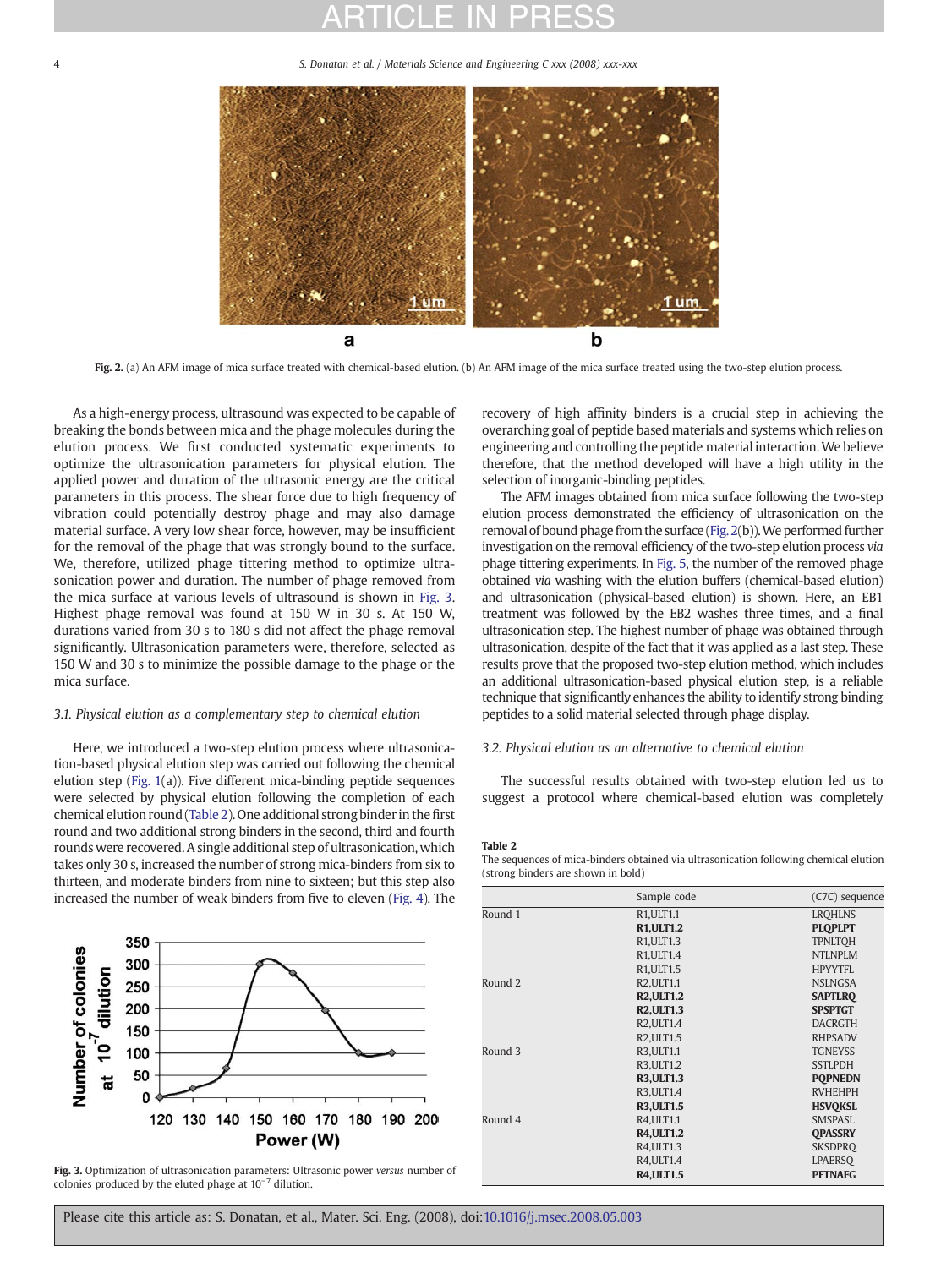S. Donatan et al. / Materials Science and Engineering C xxx (2008) xxx-xxx 55

<span id="page-4-0"></span>

Fig. 4. Surface coverage percentages of the 40 mica-binding sequences obtained through the single-step and two-step elution processes.

replaced by a physical-based elution process [\(Fig. 1](#page-2-0)(b)). The applicability of this single-step physical elution approach was examined through sequence identification and binding characterization via immunofluorescent microscopy analysis. We identified 9 strong and 11 moderate mica-binders using the single-step physical-based elution. No weak binders were obtained among the 20 sequences selected. Although only a small amount of clones were identified in a single-step elution process, the percentage of the strong binders recovered in the whole set of selected peptides was 45%. The AFM images of the surfaces obtained following the single physical-based elution were also similar to those treated at the end of the two-step elution, i.e., chemical followed by physical elution [\(Fig. 2\(](#page-3-0)b)). The possibility of obtaining a substantial amount of strong binders by solely using physical-based elution clearly demonstrated the validity of this technique as a novel approach in phage display selection (Table 3).

The significantly short application time (seconds compared to hours in chemical-based elution) and utilization of PC buffer without



Fig. 5. Number of phage removed from mica surface through one EB1 (Elution Buffer 1) and then three EB2 (Elution Buffer 2) washes followed by an ultrasonication step.

any detergent are the additional significant advantages of this novel technique. Using the new approach, material instability problem, which could be the major drawback of the traditional approaches due to the use of harsh chemicals, can also be avoided.

### 4. Conclusions

We utilized ultrasonication as a physical-based elution method for the removal of strongly-binding phage mutants from solid surfaces during the selection of inorganic-binding peptides. The approach is

#### Table 3

The sequences and surface coverage results of mica-binders obtained via physical elution alone (strong binders are shown in bold, M: moderate binder, S: strong binder)

| Sample code   | (C7C) sequence | % binding | Affinity    |
|---------------|----------------|-----------|-------------|
| <b>ULT1.2</b> | <b>TNLFGHL</b> | 60        | M           |
| <b>ULT1.3</b> | <b>THADHAK</b> | 64        | M           |
| <b>ULT1.4</b> | <b>DETPHTT</b> | 63        | M           |
| <b>ULT1.5</b> | <b>STPVNKT</b> | 42        | M           |
| <b>ULT1.7</b> | <b>PYGDTDW</b> | 64        | M           |
| <b>ULT2.1</b> | <b>DRAWPIG</b> | 43        | M           |
| <b>ULT2.2</b> | <b>PPTSLNL</b> | 30        | M           |
| <b>ULT2.3</b> | <b>TLKMPLP</b> | 83        | S           |
| <b>ULT2.4</b> | <b>MVSPRPS</b> | 74        | S           |
| <b>ULT2.5</b> | <b>DLQSQSC</b> | 77        | S           |
| <b>ULT2.6</b> | <b>HONPLPL</b> | 80        | S           |
| <b>ULT2.7</b> | <b>HAALTMO</b> | 90        | S           |
| <b>ULT3.1</b> | <b>TLTRVGW</b> | 75        | S           |
| <b>ULT3.2</b> | <b>ISNQKHT</b> | 38        | M           |
| <b>ULT3.4</b> | <b>SLORATP</b> | 66        | M           |
| <b>ULT3.5</b> | <b>PITLQPA</b> | 80        | $\mathbf S$ |
| ULT3.6        | <b>ETAGONT</b> | 51        | M           |
| <b>ULT4.1</b> | <b>OPHDSSS</b> | 84        | S           |
| <b>ULT4.4</b> | <b>PMALDPL</b> | 75        | S           |
| <b>ULT4.5</b> | <b>LPDSAPK</b> | 60        | M           |